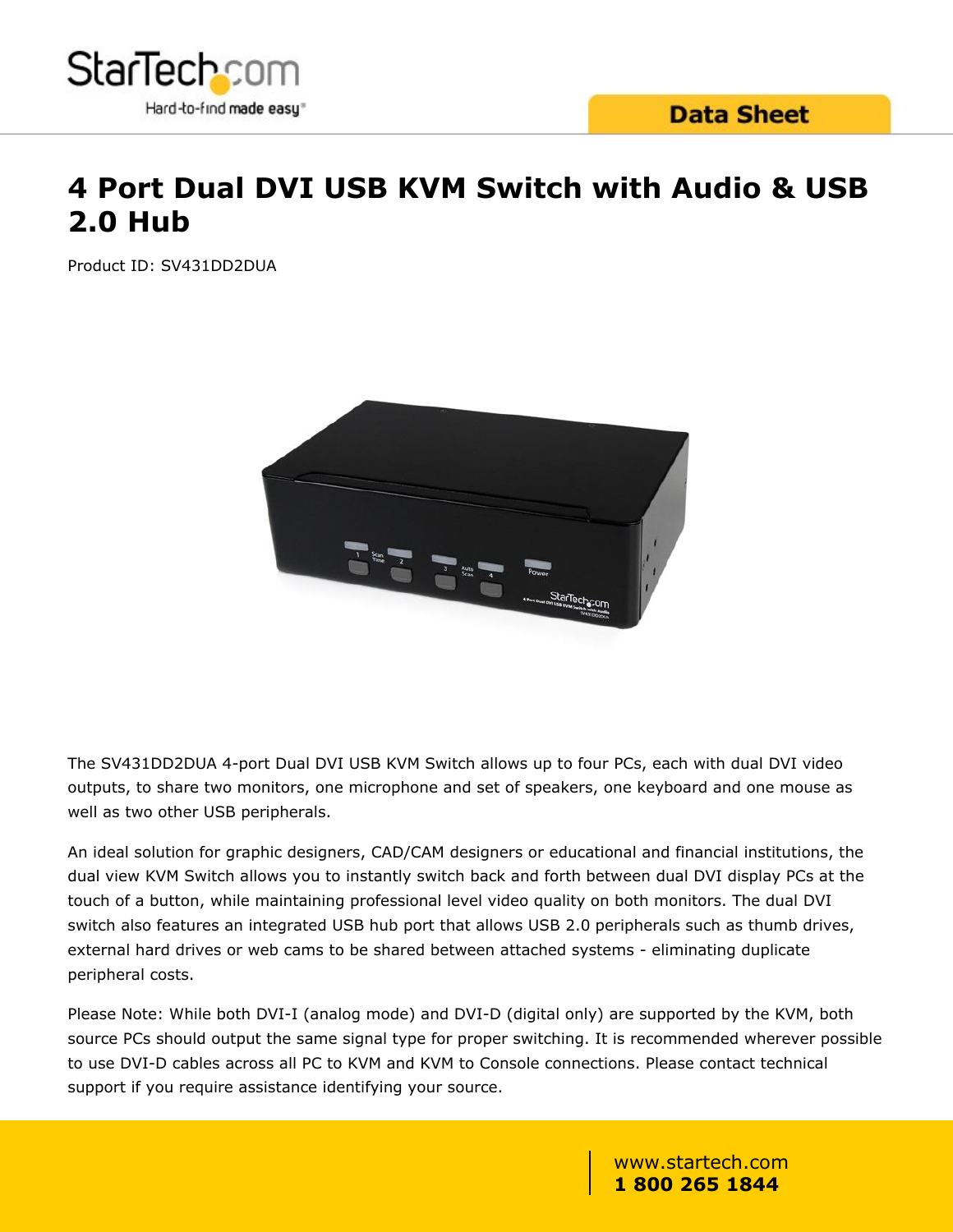

## **Data Sheet**

This product is TAA compliant and backed by a Startech.com 3 year warranty with free lifetime technical support.

### **Rackmount your KVM switch**

If you'd like to mount this KVM switch to your server rack, StarTech.com offers a [1U Rackmount](/Server-Management/KVM-Switches/Rackmount-Bracket-for-SV431-SV431D-KVM-Switch~SV431RACK) [Bracket](/Server-Management/KVM-Switches/Rackmount-Bracket-for-SV431-SV431D-KVM-Switch~SV431RACK) (sold separately) that turns this KVM into a rackmountable KVM.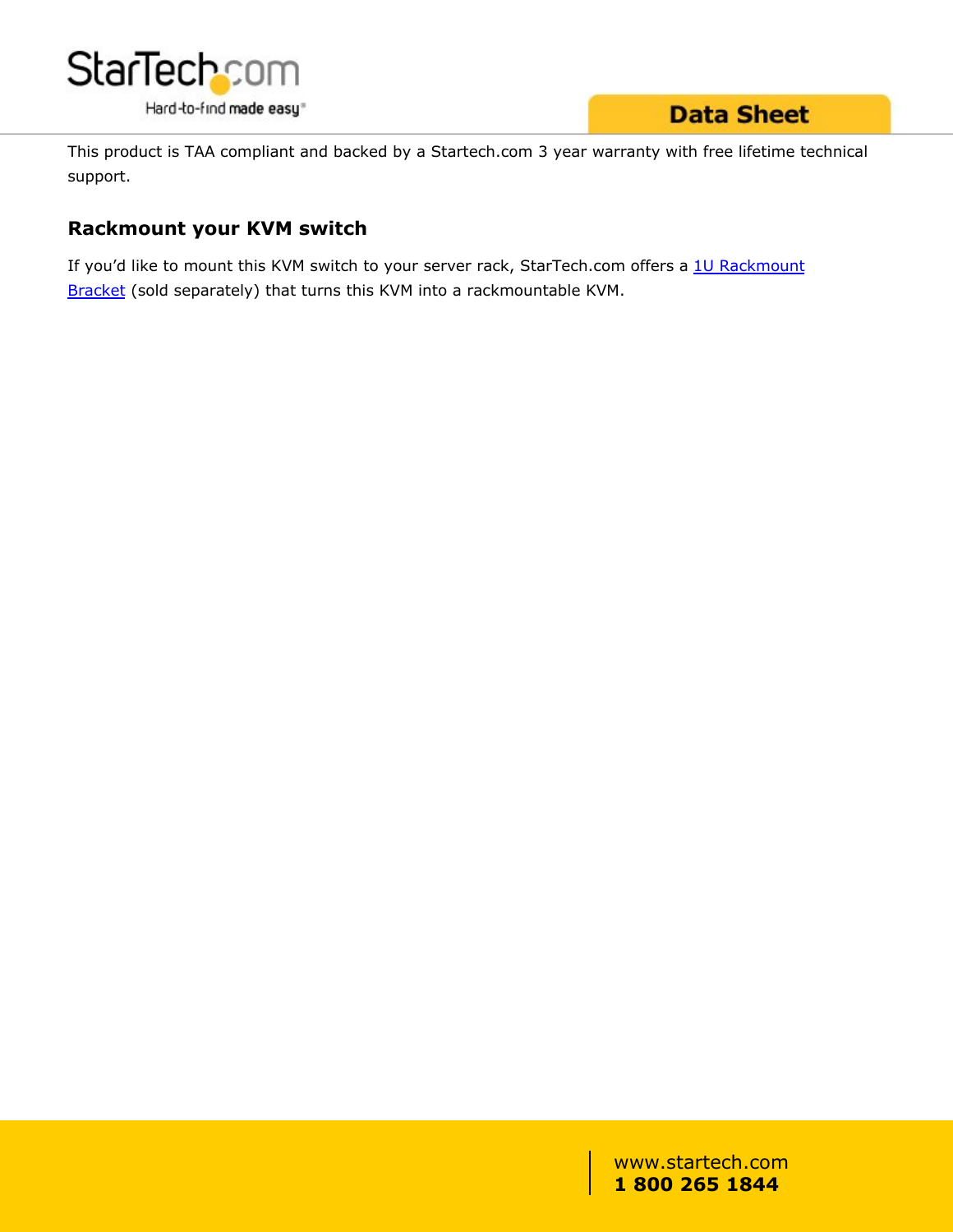

## **Data Sheet**

#### **Certifications, Reports and Compatibility**











#### **Applications**

- Four system control for single user workstations with dual head video cards, increasing user productivity in the office
- Control up to four dual display multimedia computers with a single set of console peripherals (Keyboard, Mouse, and two Monitors)
- Ideal for financial/banking industries, graphic designers, multi-media applications and industries using CAD/CAM applications, and multiple screens
- Integrated USB 2.0 hub and Mic/Audio ports allow the user to have full multimedia control of two computers and share USB peripherals

#### **Features**

- Front panel push-buttons and Hot-key functions for easy switching
- Supports resolutions up to 2048x1536 (Analog) and 1920x1200 (digital)
- USB 2.0 hub for peripheral sharing (Thumb drives, external hard drives, web cams, etc.)
- Audible tone confirms port switching
- Combined or independent switching of audio ports
- EDID retention eliminates hassle when switching between computers as the KVM "remembers" monitor settings
- Supports all USB-capable operating systems (Windows 98e/SE/ME/2000/XP/Vista/7, Linux, Mac OS, etc.)
- Rugged, all-metal chassis for use in harsh environments
- TMDS compliant to support DDC2B emulation and HDCP for digital contents protection
- Status LED display for easy port status monitoring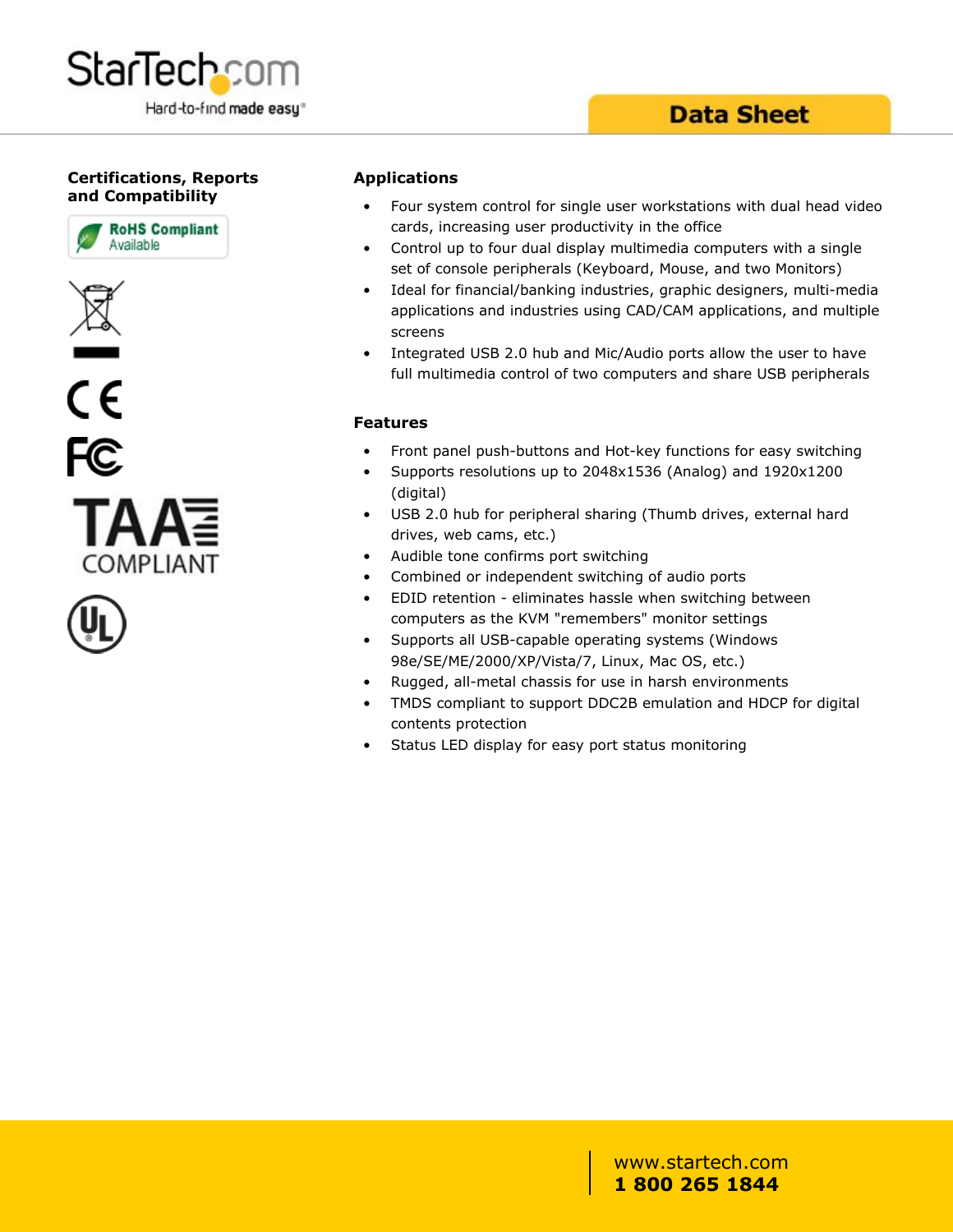# StarTech.com

Hard-to-find made easy<sup>®</sup>

| <b>Data Sheet</b> |  |  |
|-------------------|--|--|
|                   |  |  |
|                   |  |  |

|                    | Warranty                     | 3 Years                                         |
|--------------------|------------------------------|-------------------------------------------------|
| <b>Hardware</b>    | Audio                        | Yes                                             |
|                    | Cables Included              | No                                              |
|                    | Daisy-Chain                  | No                                              |
|                    | <b>KVM Ports</b>             | 4                                               |
|                    | Number of Monitors Supported | 2                                               |
|                    | PC Interface                 | <b>USB</b>                                      |
|                    | PC Video Type                | DVI                                             |
|                    | Rack-Mountable               | Optional                                        |
| <b>Performance</b> | DVI Support                  | Yes - Single Link                               |
|                    | Hot-Key Selection            | Yes                                             |
|                    | IP Control                   | No                                              |
|                    | Maximum Analog Resolutions   | 2048x1536 @85Hz                                 |
|                    | Maximum Digital Resolutions  | 1920x1200 @60Hz                                 |
|                    | Maximum Number of Users      | $\mathbf{1}$                                    |
|                    | On-Screen Display            | No                                              |
|                    | Port Selection Support       | Push Button and Hotkeys                         |
| Connector(s)       | Console Interface(s)         | 2 - 3.5 mm Mini-Jack (3 Position) Female        |
|                    |                              | 2 - DVI-I (29 pin) Female                       |
|                    |                              | 4 - USB Type-A (4 pin) USB 2.0 Female           |
|                    | <b>Host Connectors</b>       | 4 - USB B (4 pin) Female                        |
|                    |                              | 8 - 3.5 mm Mini-Jack (3 Position) Female        |
|                    |                              | 8 - DVI-I (29 pin) Female                       |
| <b>Software</b>    | OS Compatibility             | OS independent; No software or drivers required |
| <b>Indicators</b>  | LED Indicators               | 1 - Green - Power                               |
|                    |                              | 4 - Green - Host Online, Red - Host Selected    |
| <b>Power</b>       | Center Tip Polarity          | Positive                                        |
|                    | <b>Input Current</b>         | 0.8A                                            |
|                    | Input Voltage                | 110V-240V AC                                    |
|                    | Output Current               | 1.5A                                            |
|                    | Output Voltage               | 12 DC                                           |
|                    | Plug Type                    | ${\sf M}$                                       |